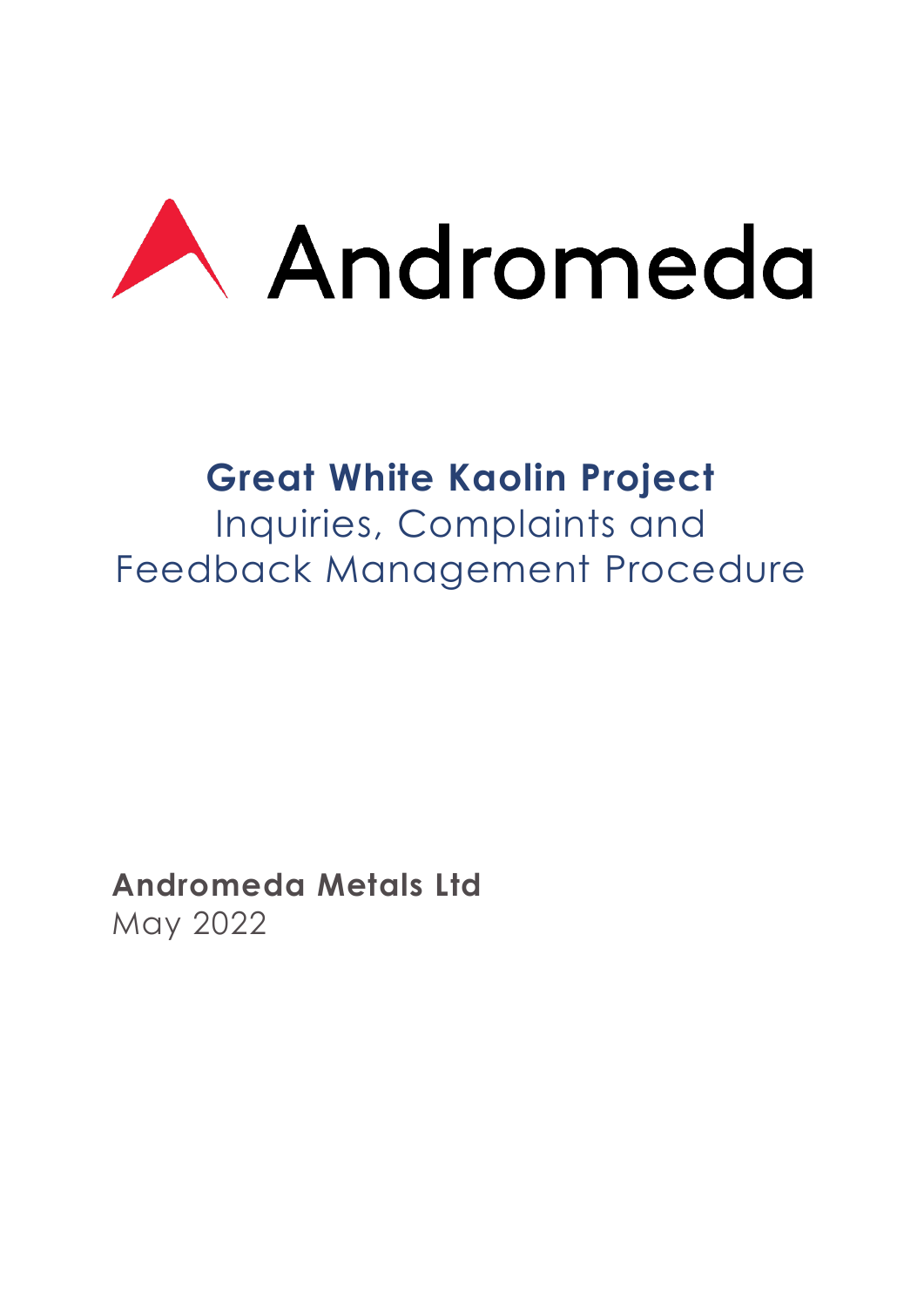

## **Contents**

|                | Introduction                                  | $\overline{4}$ |
|----------------|-----------------------------------------------|----------------|
| 1.1            | Purpose                                       | 5              |
| 1.2            | Principles                                    | 5              |
| 1.3            | Review                                        | 5              |
| $\overline{2}$ | Inquiries, Complaints and Feedback Management | 6              |
| 2.1            | Receive, Acknowledge, Assess and Record       |                |
| 2.2            | Prioritise and Delegate                       |                |
| 2.2.1          | Inquiries and Feedback                        | 8              |
| 2.2.2          | Complaints                                    | 8              |
| 2.3            | Resolution and/or Closure                     | 9              |
| 2.3.1          | Inquiries and Feedback                        | 9              |
| 2.3.2          | Complaints                                    | 9              |
| 2.4            | Unfounded or Vexatious ICFs                   | 9              |
| 2.5            | Reporting                                     | 9              |
|                |                                               |                |
|                |                                               |                |

## Figures

| Figure 1. Great White Kaolin Project, location of tenure. |  |
|-----------------------------------------------------------|--|
|                                                           |  |

### **Tables**

[Table 1: Priority ranking of ICF](#page-7-2) 7 7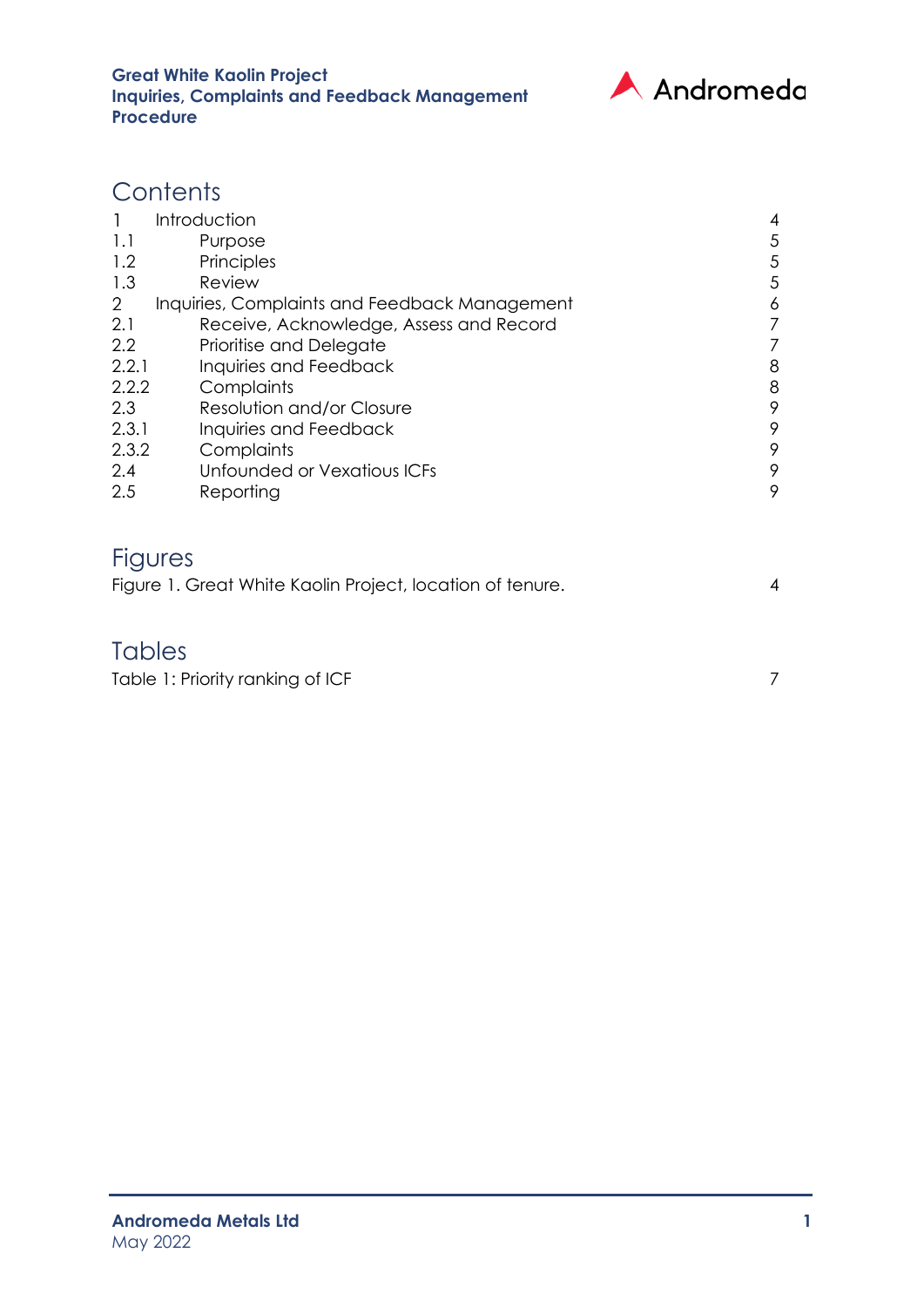

# **Glossary of Terms**

| <b>Abbreviation</b>                    | <b>Meaning</b>                                                                                                                                                                                                                                                                                                                                       |
|----------------------------------------|------------------------------------------------------------------------------------------------------------------------------------------------------------------------------------------------------------------------------------------------------------------------------------------------------------------------------------------------------|
| <b>AIM</b>                             | Andromeda Industrial Minerals Pty Ltd, a wholly owned subsidiary of<br>Andromeda Metals Ltd                                                                                                                                                                                                                                                          |
| Community Engagement<br><b>Officer</b> | The member of the Company responsible for Community interactions<br>or person acting in that capacity                                                                                                                                                                                                                                                |
| Company CEO                            | Andromeda Metals Ltd Chief Executive Officer, and/or Managing<br>Director (as appointed)                                                                                                                                                                                                                                                             |
| Company                                | Andromeda Industrial Minerals Pty Ltd and Great Southern Kaolin Pty<br>Ltd collectively                                                                                                                                                                                                                                                              |
| Complaint                              | An approach to the Company from a stakeholder or wider community<br>member relating to an incident or practice that causes concern.<br>Examples may include community concerns about environmental<br>issues like noise or dust or the behaviour of staff or contractors.                                                                            |
| Complainant                            | The person or party who approaches to the Company regarding an<br>incident or practice that causes concern                                                                                                                                                                                                                                           |
| <b>DEM</b>                             | Department for Energy and Mining                                                                                                                                                                                                                                                                                                                     |
| Dispute                                | A disagreement or argument. A dispute may result from a complaint<br>that has not been resolved to the satisfaction of the complainant.                                                                                                                                                                                                              |
| EL.                                    | <b>Exploration Licence</b>                                                                                                                                                                                                                                                                                                                           |
| Feedback                               | An approach to the Company from a stakeholder or wider community<br>member with information regarding the community, Project or<br>processes either in a positive nature or with a suggestion for<br>improvement. Feedback received by the company is reflected on,<br>learnt from and if applicable a means for improving processes or<br>decision. |
| General Manager -<br>Operations        | The mine site manager or authorised person acting in that capacity                                                                                                                                                                                                                                                                                   |
| <b>GSK</b>                             | Great Southern Kaolin Pty Ltd, a wholly owned subsidiary of<br>Andromeda Metals Ltd                                                                                                                                                                                                                                                                  |
| <b>ICF</b>                             | Abbreviation to encompass Inquiry, Complaint and Feedback                                                                                                                                                                                                                                                                                            |
| Inquiry                                | An approach to the Company from a stakeholder or wider community<br>member seeking or requesting clarification, information or knowledge<br>in relation to the Project and its activities or protocols                                                                                                                                               |
| Landowner                              | The owner of land in the vicinity of the Project                                                                                                                                                                                                                                                                                                     |
| Mining Tenements                       | The ML and MPLs in relation to the Great White Project                                                                                                                                                                                                                                                                                               |
| ML                                     | Mining Lease                                                                                                                                                                                                                                                                                                                                         |
| <b>MPL</b>                             | Miscellaneous Purposes Licence                                                                                                                                                                                                                                                                                                                       |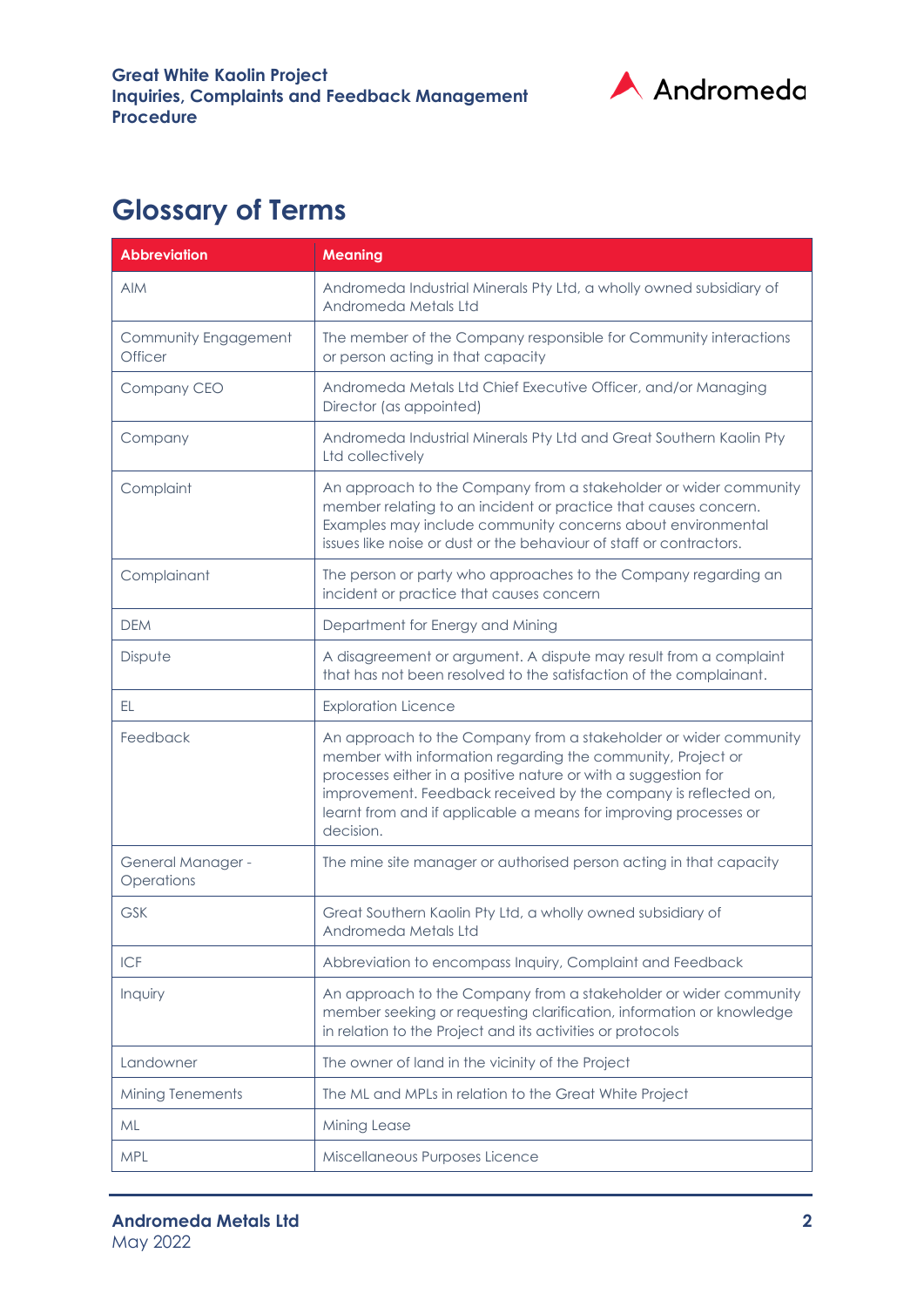#### **Great White Kaolin Project Inquiries, Complaints and Feedback Management Procedure**



| <b>Abbreviation</b>    | <b>Meaning</b>                                                                                                                                                        |  |
|------------------------|-----------------------------------------------------------------------------------------------------------------------------------------------------------------------|--|
| Procedure              | Inquiries, Complaints and Feedback Management Procedure                                                                                                               |  |
| Project                | Great White Kaolin Project                                                                                                                                            |  |
| <b>Public</b>          | All persons, whether landowners, residents, local community, tourists or<br>other                                                                                     |  |
| Register               | Inquiries, Complaints and Feedback Register; ICF Register                                                                                                             |  |
| Resolution action      | Action proposed or taken to resolve an ICF                                                                                                                            |  |
| Responsible Department | The person or department delegated the management of a<br>complaint by the Relevant Company Representative                                                            |  |
| <b>SA</b>              | South Australia                                                                                                                                                       |  |
| <b>Tenement Holder</b> | The registered holder or holders of the ELs, ML and MPLs                                                                                                              |  |
| Vexatious              | An action or the bringer of an action that is brought without sufficient<br>grounds but rather to cause annoyance to the party against which the<br>action is brought |  |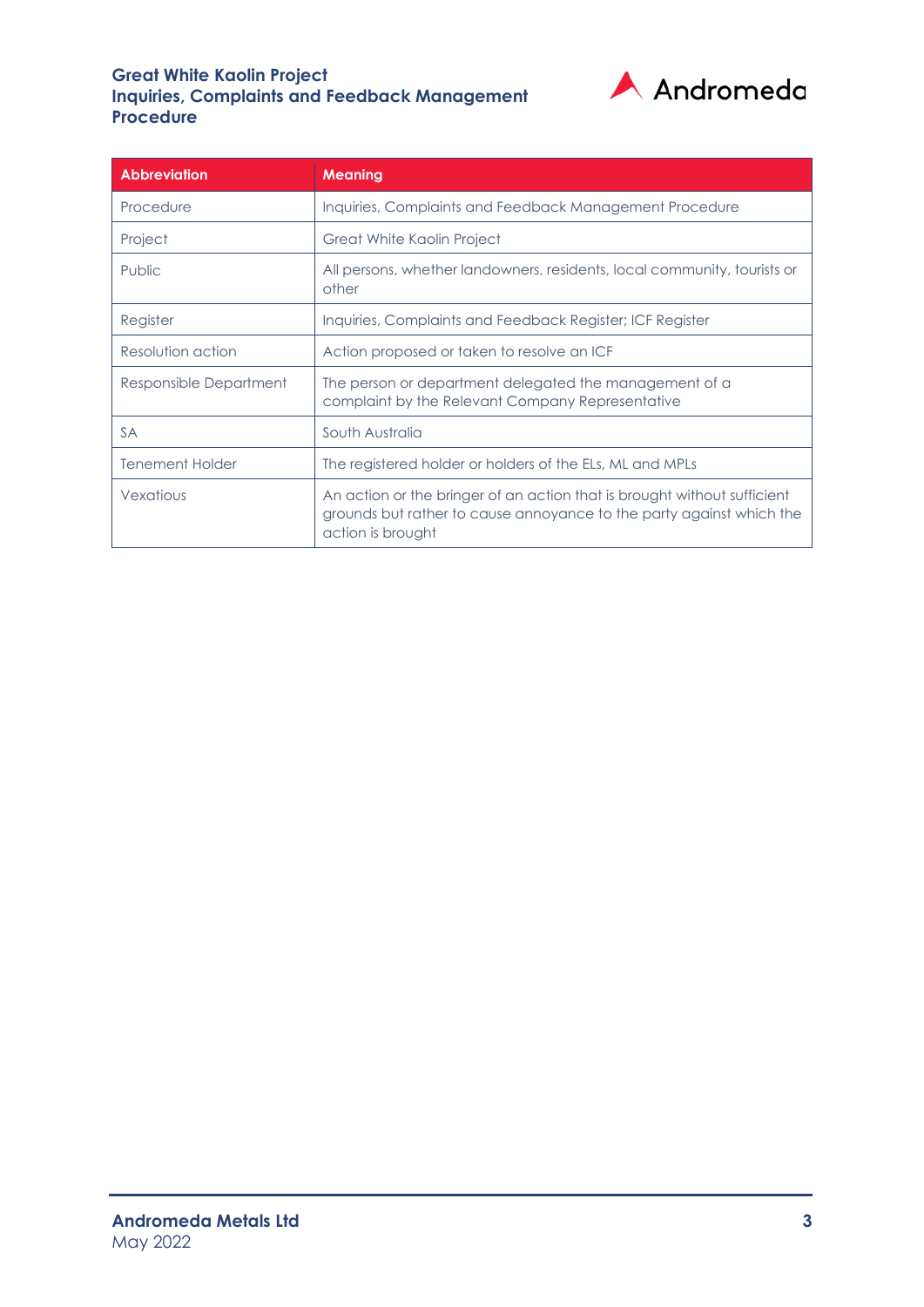

#### <span id="page-4-0"></span>**Introduction** 1

Andromeda Industrial Minerals Pty Ltd (AIM) and Great Southern Kaolin Pty Ltd (GSK), both wholly owned subsidiaries of Andromeda Metals Ltd (Andromeda) propose to develop the Great White Kaolin Project (the Project), located on the Eyre Peninsula of South Australia (SA) (collectively 'the Company' or 'the Tenement Holder').

The Project includes Mining Lease (ML) 6532 and Miscellaneous Purposes Licences (MPLs) 163 and 164 (collectively 'Mining Tenements'), all granted by the Minister for Energy and Mining on 17 December 2021. The Project also includes four Exploration Licences (ELs 6096, 6202, 6426 and 6588) between Streaky Bay and Poochera on the western Eyre Peninsula [\(Figure 1\)](#page-4-1).



**Figure 1. Great White Kaolin Project, location of tenure.**

<span id="page-4-1"></span>While the development of the Inquiries, Complaints or Feedback Management Procedure (the Procedure) or the corresponding Inquiries, Complaints and Feedback Register (the Register), is not a requirement of the ML or the MPLs, the Company is committed to hearing and resolving any Inquiries, Complaints or Feedback (ICF) its stakeholders, landowners and community members may have.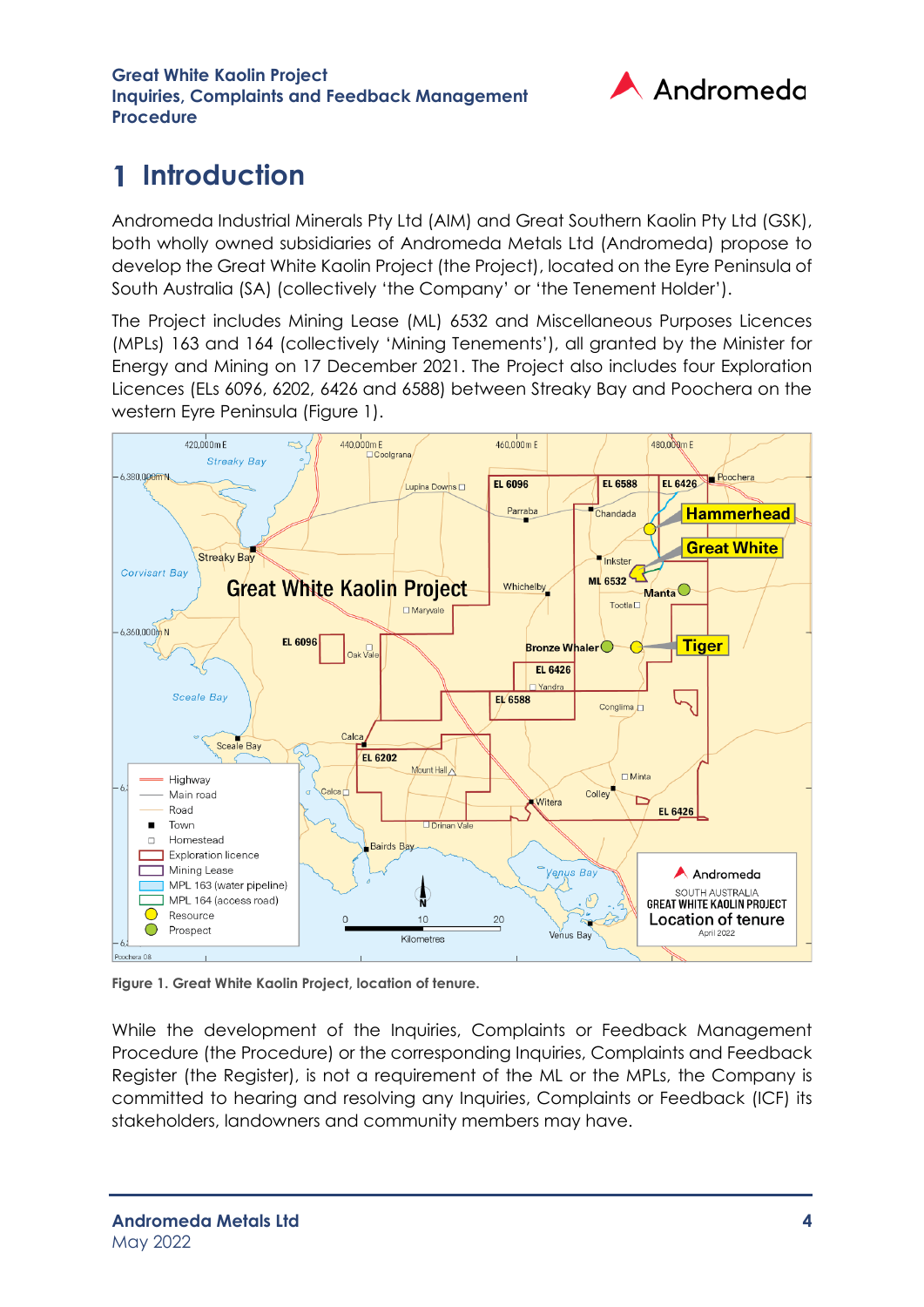

### <span id="page-5-0"></span>**1.1 Purpose**

The Company recognises the importance of an effective mechanism for the management, and where appropriate, remedy of individual and community inquiries, complaints and feedback (ICFs). The purpose of the Procedure is to establish a process for receiving, classifying, responding to, and recording ICFs that may arise as a result of the Company's activities within and associated with the Mining Tenements. The Procedure does not include operations within the Exploration Licences held by the Company. The Procedure aims to ensure staff and contractors respond to ICFs within specified timeframes as part of the Company's commitment to its stakeholders and the community in which it operates.

## <span id="page-5-1"></span>**1.2 Principles**

The Company's approach is informed by internationally recognised principles such as those identified by John Ruggie (2008)<sup>1</sup> who has reported on good practice in the resources sector in relation to complaints management.

Those principles are that complaint handling should be:

- Legitimate
- Accessible
- Predictable
- Equitable
- Rights-compatible and
- Transparent

In addition, at an operational level, it should be based on engagement and dialogue, be culturally appropriate, proportional, and foster continuous improvement. As such, the Company will ensure that all inquiries, complaints and feedback received are handled with respect and responded to in a timely manner.

#### <span id="page-5-2"></span>**1.3 Review**

As part of the Company's commitment to continual improvement, the Procedure will be a live document and reviewed periodically to ensure it continues to be fit for purpose.

<sup>1</sup> Ruggie, J.: 2008, 'Protect, Respect, Remedy: A Frame- work for Business and Human Rights', Human Rights Council of the United Nations, A/HRC/8/5.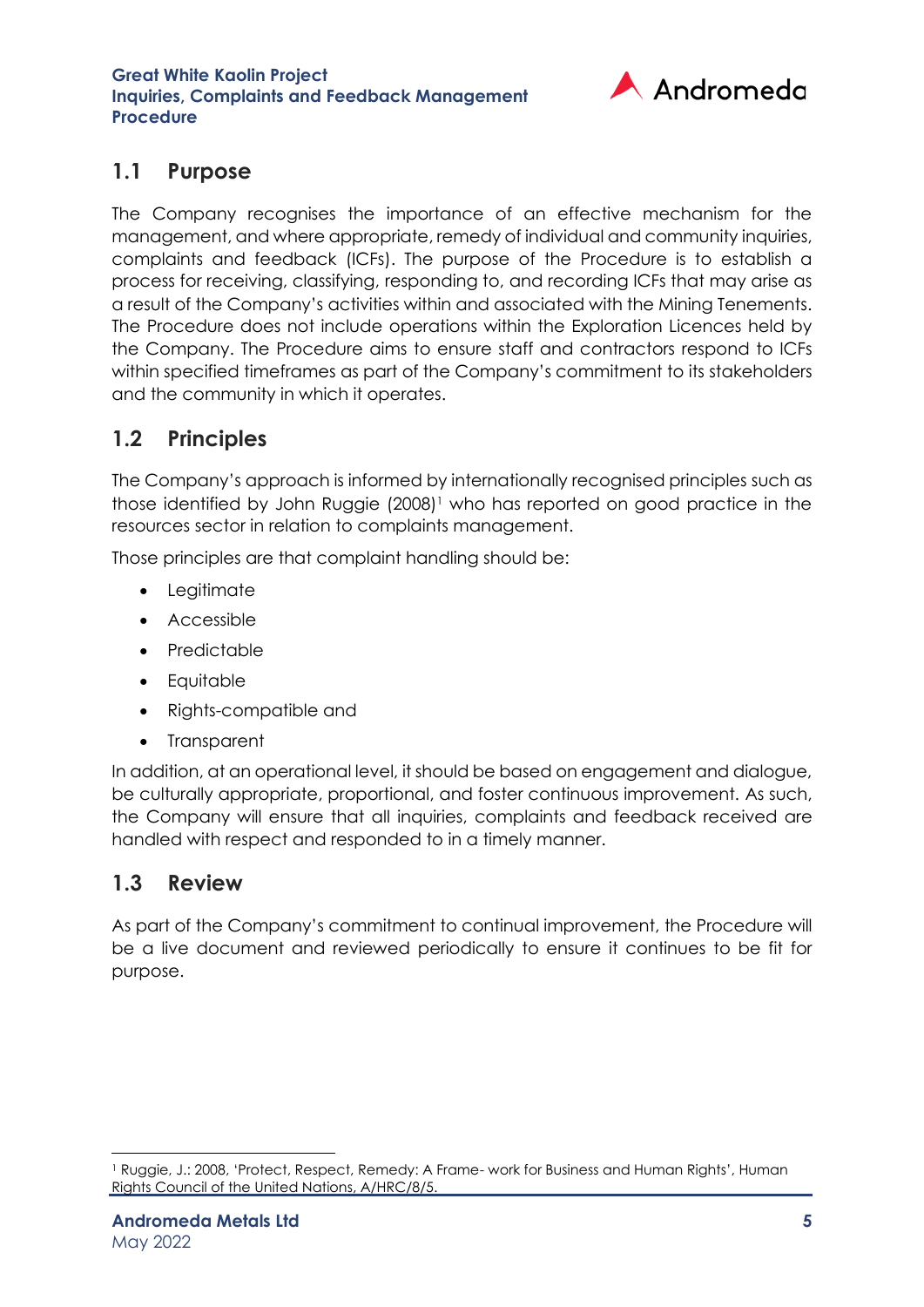

## <span id="page-6-0"></span>**Inquiries, Complaints and Feedback Management**

The avenues available for individuals and community members to submit an ICF to the Company are:

- Phone call via the dedicated phone line
- Email via a dedicated email address for public correspondence
- Via post to a nominated Australian postal address
- In person at community events or during scheduled meetings.

The Company will ensure these contact details are accessible on the Andromeda website prior to commencement of construction.

All ICFs will be recorded within the Register.

The definition of an 'Inquiry', 'Complaint' or 'Feedback' is as follows:

- **Inquiry An approach to the Company from a stakeholder or** community member seeking or requesting clarification, information or knowledge in relation to the Project and its activities or protocols.
- **Complaint** An approach to the Company from a stakeholder or community member relating to an incident or practice that causes concern. Examples may include community concerns about environmental issues like noise or dust or the behaviour of staff or contractors.
- **Feedback** An approach to the Company from a stakeholder or community member with information regarding the community, Project or processes either in a positive nature or with a suggestion for improvement. Feedback received by the Company is reflected on, learnt from and if applicable, a means for improving processes or decision.

The high-level steps taken when the Company receives an ICF include:

- **Step 1** Receive, acknowledge, assess and record
- **Step 2** Prioritise and delegate
- **Step 3** Resolution and/or closure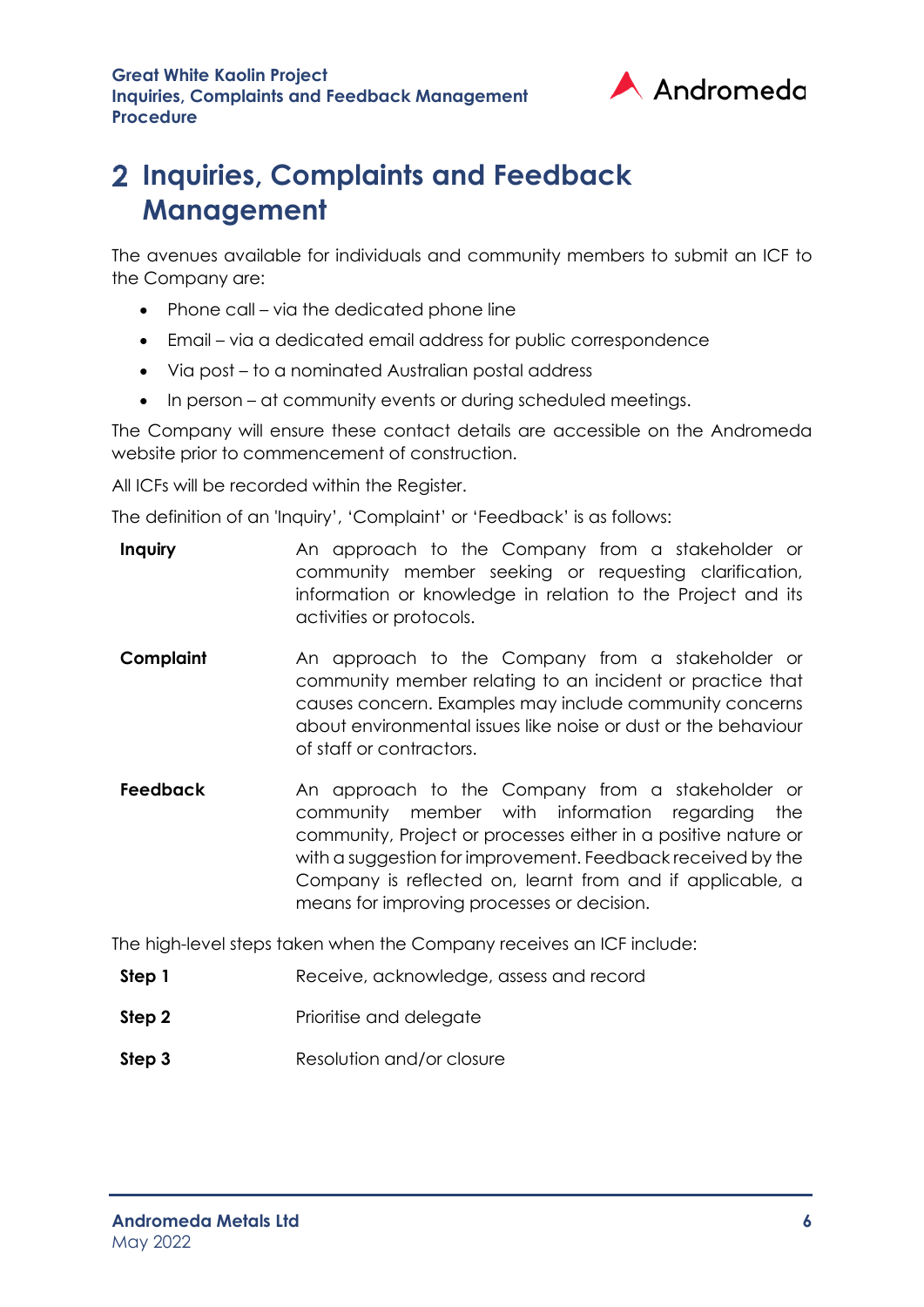

#### <span id="page-7-0"></span>**2.1 Receive, Acknowledge, Assess and Record**

An ICF may be received verbally (via phone call, in person or at a meeting), via email or a letter. On receipt of such, the ICF will be acknowledged by the Community Engagement Officer who will assess the ICF and record it in the Register with the following details:

- the time and date at which the ICF was received
- contact details of the submitter, as provided by the submitter or, if no such details were provided, a note to that effect
- the subject-matter and
- assessment of the type of ICF

Where the ICF has been made verbally, the staff member who receives the ICF will reflect their understanding of the issue back to the submitter to ensure the ICF is well understood. The staff member who receives the ICF will then provide the details of the ICF to the Community Engagement Officer for entry into the Register.

The process for resolving an ICF, where it is unable to be resolved immediately, includes providing the submitter with a record of the interaction in writing for confirmation of the issue and:

- any immediate action taken by the Company in relation to the ICF, e.g., a relocation or change to parts of the operation
- the action taken by the Company in relation to the ICF, including any followup contact with the complainant and
- if no action was taken by the Company, the reasons why no action was taken.

Within 24 hours of receipt of the ICF, the Community Engagement Officer will:

- determine whether the ICF relates to the Company's activities and is therefore eligible for the Procedure and
- determine the type of ICF received (inquiry, complaint or feedback)

#### <span id="page-7-1"></span>**2.2 Prioritise and Delegate**

Once the ICF has been determined as in inquiry, complaint or feedback, the ICF will be prioritised according to [Table 1.](#page-7-2) The Company will respond to the ICF in the timeframe specified.

<span id="page-7-2"></span>

| <b>Nature of ICF</b>      | <b>Description</b>                                                                    | Priority<br><b>Assessment</b> | and<br><b>Delegate</b><br><b>Action</b> |
|---------------------------|---------------------------------------------------------------------------------------|-------------------------------|-----------------------------------------|
| Emergency                 | Traffic accident, smoke or fire report,<br>public involved injury or potential injury | <b>High</b>                   | Immediately                             |
| Significant<br>Disruption | Disturbance to adjacent landowner<br>activities or lifestyle,                         | <b>High</b>                   | Immediately                             |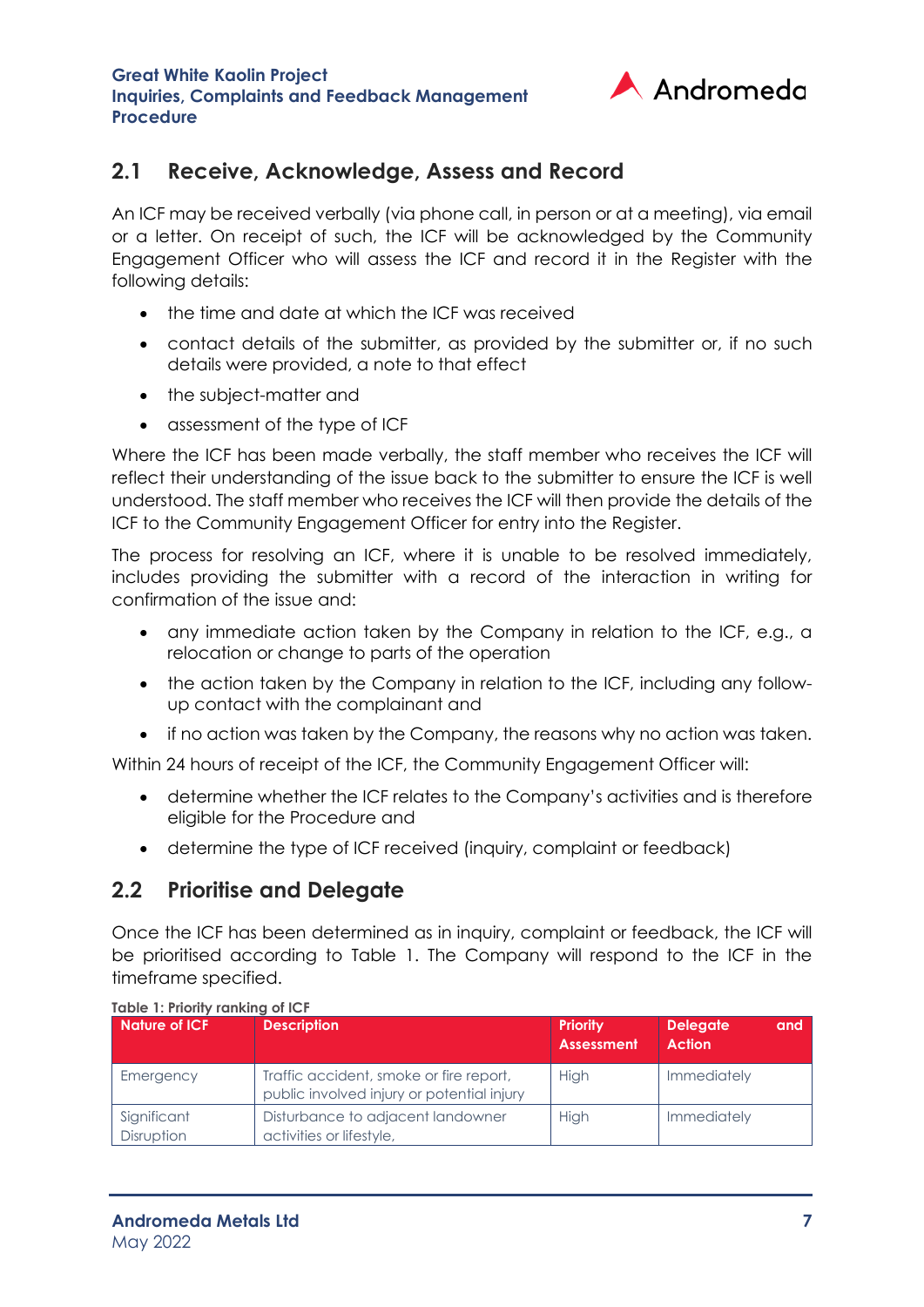#### **Great White Kaolin Project Inquiries, Complaints and Feedback Management Procedure**



| Significant<br>Environmental<br>Hazard/Incident | Environmental incident causing<br>contamination or hazard. | High     | Immediately                                                                                       |
|-------------------------------------------------|------------------------------------------------------------|----------|---------------------------------------------------------------------------------------------------|
| Non-urgent<br>Concerns                          | Noise from equipment                                       | Moderate | Within 48 hours                                                                                   |
| General inquiries<br>and feedback               | All other inquiries and feedback.                          | Low      | If it cannot be<br>resolved at the time<br>of receipt of the<br>ICF, follow up within<br>72 hours |

#### <span id="page-8-0"></span>**2.2.1 Inquiries and Feedback**

Inquiries and feedback are classified as low priority. The Community Engagement Officer will follow up within 72 hours of receiving the inquiry or feedback and will record the date at which the inquiry or feedback has been resolved.

#### <span id="page-8-1"></span>**2.2.2 Complaints**

The process for managing complaints differs from that for inquiries and feedback. Once prioritised, the General Manager - Operations will allocate and approve the appropriate resources to manage or resolve the complaint, and the proposed resolution action and timeframe for completion will be communicated to the submitter of the complaint (the Complainant). The management of the complaint will be delegated to the Responsible Department by the General Manager - Operations.

If the resolution action is ongoing, the Responsible Department will report its progress to the General Manager - Operations and to the Complainant directly or via the Community Engagement Officer on a monthly basis until the complaint is resolved.

If the complaint is not resolved in the agreed manner or timeframe to the satisfaction of the Complainant, the dispute resolution procedure will be followed.

#### **Dispute resolution**

The Company is committed to working directly with the Complainant to resolve any concerns or issues relating to the complaint, noting that there may be times when direct communication and negotiation is not successful, and a solution cannot be reached.

If a complaint cannot be resolved by the General Manager – Operations, the matter will be escalated to the Company CEO for resolution.

If the complaint cannot be resolved by the General Manager – Operations or Company CEO, either party may at any time, by giving 21 days written notice, advise the other party that an independent mediator to assist in resolving the complaint is required. Should this occur, a mediator approved by both the Complainant and the Company, with the cost borne by the Company, will be appointed to assist. However, the Company will not partake in mediation for complaints that the General Manager - Operations considers to be vexatious in nature (refer [Unfounded or Vexatious ICFs\)](#page-9-3).